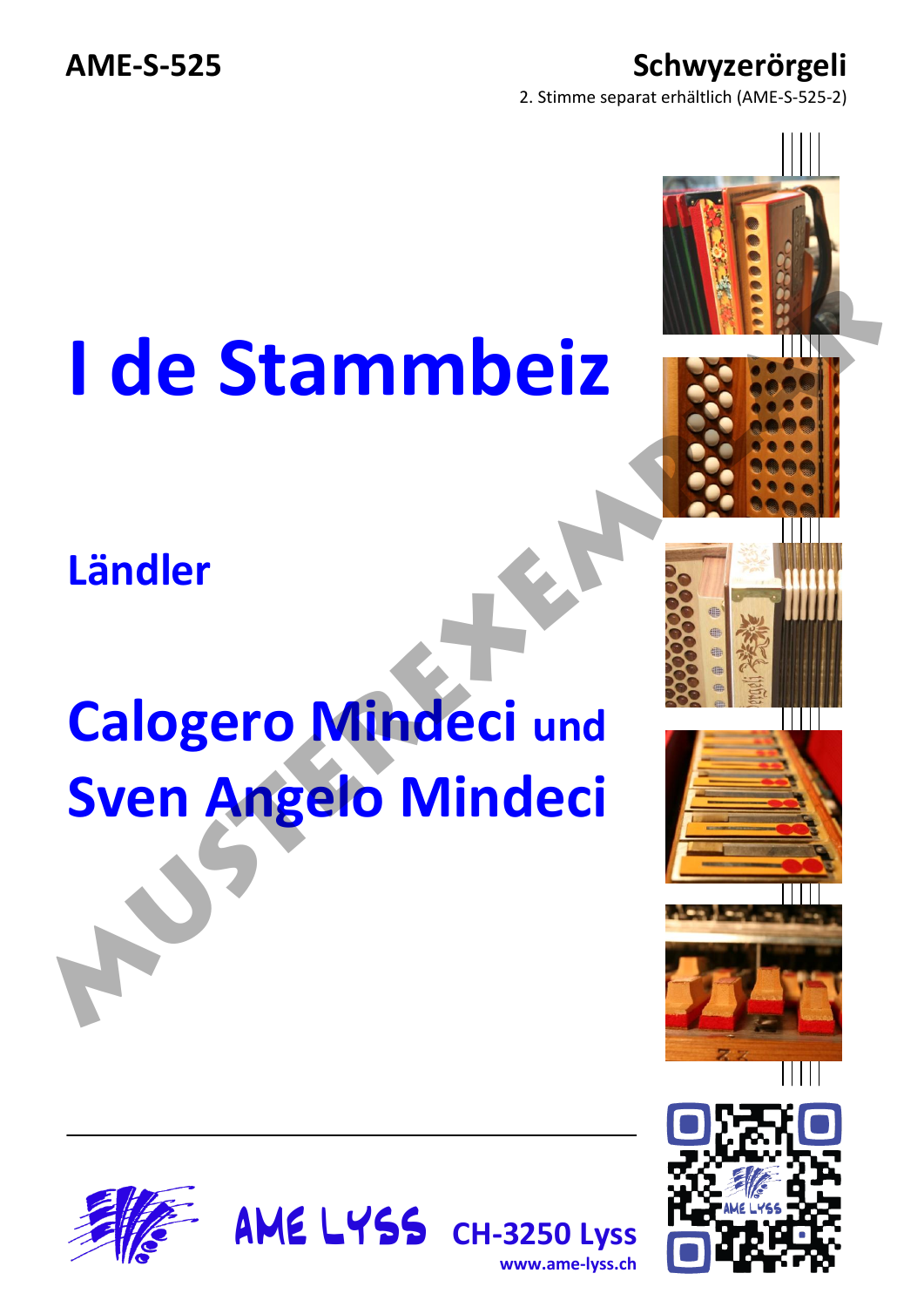



**Ländler**

**Calogero Mindeci und Sven Angelo Mindeci**